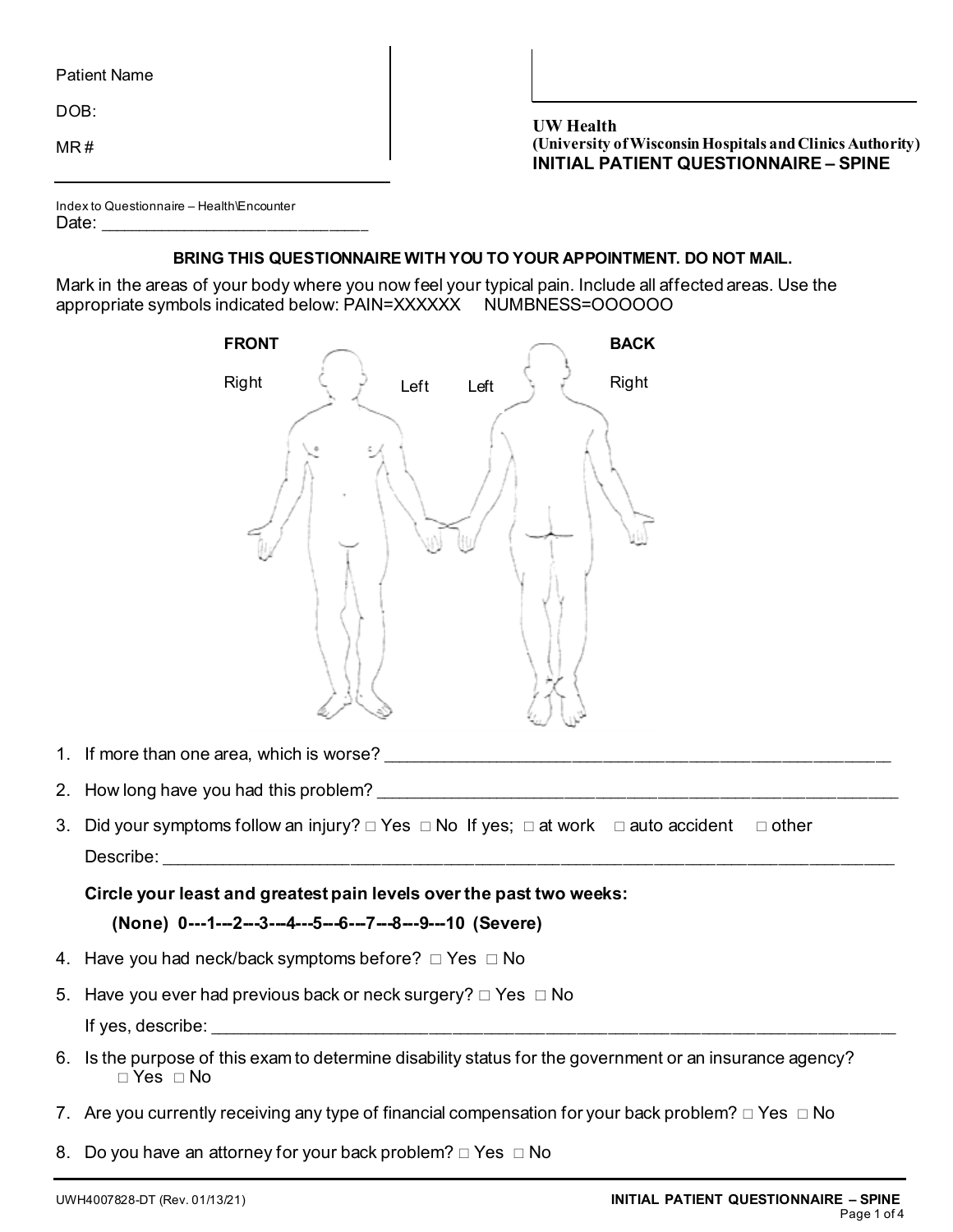DOB:

MR #

# **UW Health (University of Wisconsin Hospitals and Clinics Authority) INITIAL PATIENT QUESTIONNAIRE – SPINE**

Index to Questionnaire – Health\Encounter

Please list previous radiology studies you have had for this problem

|                        | Date | Location |
|------------------------|------|----------|
| <b>MRI</b>             |      |          |
| CT scan                |      |          |
| Myelogram<br>Bone scan |      |          |
|                        |      |          |
| <b>EMG</b>             |      |          |
| X-rays                 |      |          |

## **PREVIOUS TREATMENT:**

Put a check next to each type of treatment you have had for your back/neck in the past. Then check the column that best describes the effect of the treatment. Did it make thin

|                                              | Check if you  | Did it make things       |                      |                         |
|----------------------------------------------|---------------|--------------------------|----------------------|-------------------------|
| <b>Treatment</b>                             | have had this | <b>Better</b>            | <b>Worse</b>         | No change               |
| Hot packs/ice                                |               |                          |                      |                         |
| Ultrasound                                   |               |                          |                      |                         |
| Massage                                      |               |                          |                      |                         |
| TENS/E-Stim                                  |               |                          |                      |                         |
| Yoga/Tai-chi                                 |               |                          |                      |                         |
| Exercises                                    |               |                          |                      |                         |
| Traction                                     |               |                          |                      |                         |
| <b>Bed rest</b>                              |               |                          |                      |                         |
| Pool therapy                                 |               |                          |                      |                         |
| <b>Biofeedback</b>                           |               |                          |                      |                         |
| Injections                                   |               |                          |                      |                         |
| <b>Braces/Splints</b>                        |               |                          |                      |                         |
| Medication                                   |               |                          |                      |                         |
| Acupuncture                                  |               |                          |                      |                         |
| <b>Chiropractic Adjustments</b>              |               |                          |                      |                         |
| <b>MEDICAL HISTORY</b><br>Have you ever had: |               |                          |                      |                         |
| AIDS or HIV testing                          |               | Phlebitis or blood clots | <b>Kidney Stones</b> | <b>GERD</b>             |
| Asthma/Breathing problems                    |               | Stroke                   | Arthritis            | <b>High Cholesterol</b> |
| Cancer                                       |               | Thyroid trouble          | Seizures             |                         |
| Radiation/Chemotherapy                       |               | Kidney Infections        | Ulcer                |                         |
| Migraine or other severe head pain           |               | Heart disease            | Tuberculosis         |                         |
| <b>High Blood Pressure</b>                   |               | <b>Diabetes</b>          | Hepatitis            |                         |
| <b>Chronic Fatigue Syndrome</b>              |               | Fibromyalgia             | Other:               |                         |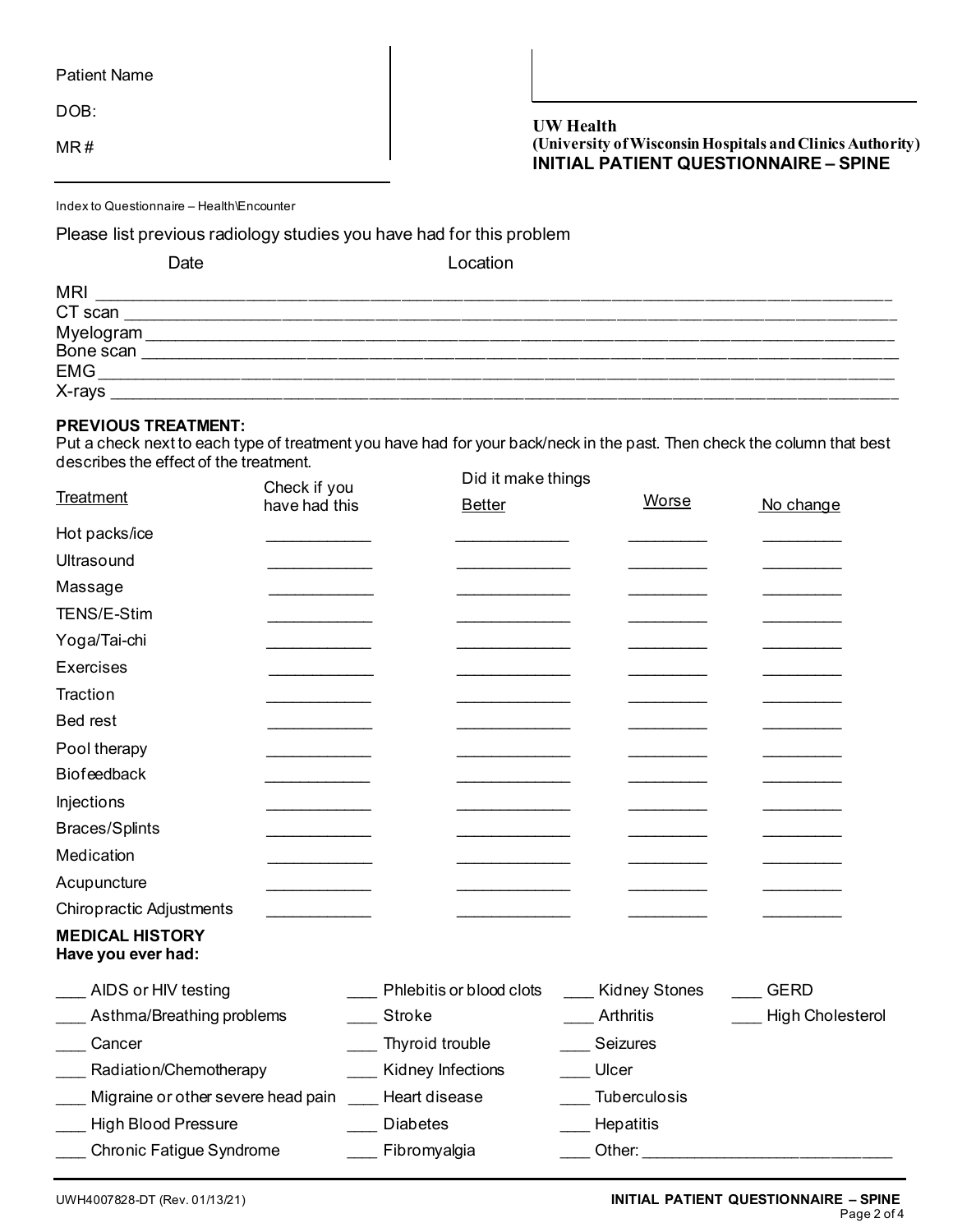Patient Name

DOB:

MR #

# **UW Health (University of Wisconsin Hospitals and Clinics Authority) INITIAL PATIENT QUESTIONNAIRE – SPINE**

Index to Questionnaire – Health\Encounter

#### **REVIEW OF SYSTEMS - Check all that apply**

| $(\checkmark)$ | <b>Constitutional</b>     | $\mathcal{S}'$ | <b>Allergy/immune</b>      | $(\checkmark)$ | Neurologic            |
|----------------|---------------------------|----------------|----------------------------|----------------|-----------------------|
|                | Fever                     |                | Drug allergy               |                | Paralysis             |
|                | Chills                    |                | Seasonal allergy           |                | <b>Tremors</b>        |
|                | Night sweats              |                | Food allergy               |                | Spasticity            |
|                | Weight loss               |                | lodine allergy             |                | <b>Seizures</b>       |
|                | Loss in appetite          |                | Transplant                 |                | Muscle atrophy        |
| $(\checkmark)$ | Hemolymphatic             | $(\check{ }')$ | <b>CV/Respiratory</b>      |                | Double vision         |
|                | Anemia                    |                | Shortness of breath        | $(\check{ }')$ | Gastrointestinal      |
|                | <b>Excessive bleeding</b> |                | Wheezing                   |                | Difficulty swallowing |
|                | Easy bruising             |                | Cough                      |                | Heartburn             |
|                | Lymphoma                  |                | Coughing up blood          |                | Nausea/vomiting       |
|                | Leukemia                  |                | Chest pains                |                | Constipation          |
|                | Cancer                    |                | Palpitations               |                | <b>Diarrhea</b>       |
|                | Lymph node swelling       |                | Leg swelling               |                | Blood in stools       |
|                |                           |                |                            |                |                       |
| $(\check{y})$  | <b>HEENT</b>              | $(\check{y})$  | Skin/Integumentary         |                | Stomach pain          |
|                | Loss of vision            |                | Rash                       | $(\checkmark)$ | Genitourinary         |
|                | Eye redness               |                | Ulcer                      |                | Pain urinating        |
|                | <b>Headaches</b>          |                | Eczema                     |                | Incontinence          |
|                | <b>Dizziness</b>          |                | Hives                      |                | Blood in urine        |
|                | Glaucoma                  |                | <b>Sexual difficulties</b> |                | <b>Dribbling</b>      |
| $(\check{ }')$ | Musculoskeletal           | $(\check{ }')$ | <b>Endocrine</b>           |                | Pregnant              |
|                | Joint stiffness/swelling  |                | Obesity                    | $(\check{y})$  | <b>Psychiatric</b>    |
|                | Muscle pain/swelling      |                | Thyroid disorder           |                | Poor sleep            |
|                | Fatigue                   |                | <b>Diabetes</b>            |                | Depression            |
|                | <b>Fractures</b>          |                | Menopause                  |                | Anxiety               |
|                |                           |                | Menstrual irregularities   |                | Stress at work/home   |
|                |                           |                | Pelvic pain                |                |                       |

# **PAST SURGICAL HISTORY:**

| Year       | Operation                  | Place Hospitalized |      |  |
|------------|----------------------------|--------------------|------|--|
|            |                            |                    |      |  |
| ALLERGIES: |                            |                    |      |  |
|            | Name of medicine/substance | Type of reaction   | Date |  |
|            |                            |                    |      |  |

\_\_\_\_\_\_\_\_\_\_\_\_\_\_\_\_\_\_\_\_\_\_\_\_\_\_\_\_\_\_\_\_\_\_\_\_\_\_\_\_\_\_\_\_\_\_\_\_\_\_\_\_\_\_\_\_\_\_\_\_\_\_\_\_\_\_\_\_\_\_\_\_\_\_\_\_\_\_\_\_\_\_\_\_\_\_\_\_\_\_\_\_\_\_\_\_\_\_\_\_\_\_\_\_\_\_\_\_\_